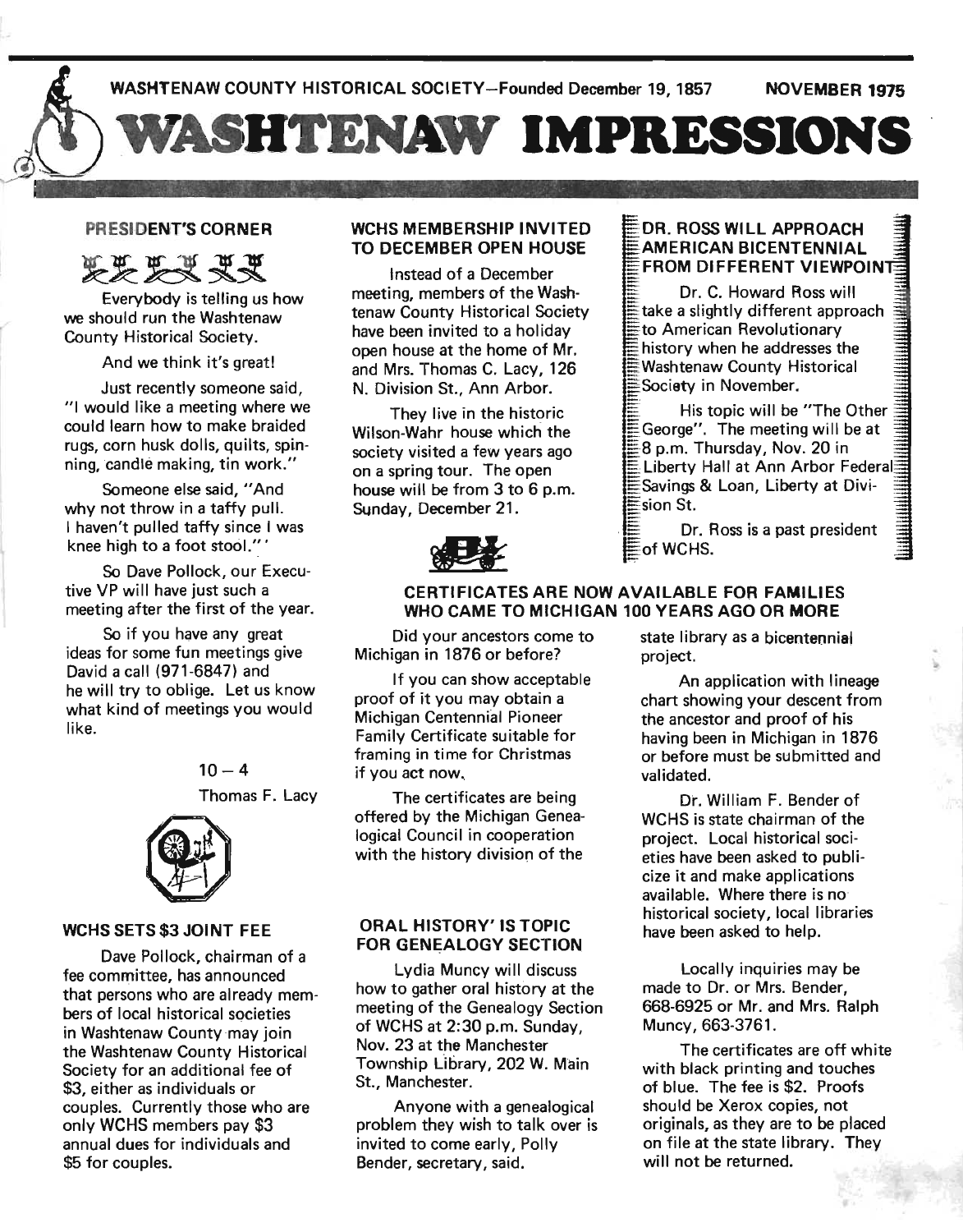# WCHS TAKES TRIP INTO PAST AT U-M OBSERVATORY

,  $\frac{\hbar}{\hbar}$  is the set of  $\frac{\hbar}{\hbar}$ . The contract of the contract of the contract of the contract of the contract of the contract of the contract of the contract of the contract of the contract of the contract of the contract of the contract of the contrac

The WCHS visit to the old University Observatory was a trip into the past in more than . one way.

Not only did those attending learn of the beginnings of astrono· my at Michigan. They also learned a little of how it felt to be an astronomy student in the 19th century on a chill, gray October day without heat or electric lights.

The subject and location of the meeting was the original threeroom north portion of the observatory built in 1854. It is on the National Register of Historic Places and is slated to be restored. The larger south portion of the building erected in 1910 is soon to be torn down, Dr. W. Albert Hiltner, chairman of the astronomy department, said.

Dr. Orren C. Mohler of the same department traced the history of the observatory and the personalities who influenced its development.

The audience gathered in the west room, originally used as a director's office and library and the only part originally heated, probably by a stove.

The high ceilings, bare wood floor, the architectural detail as well as the peeling wallpaper and faded dark red lining of the empty bookshelves all suggest it is one of the oldest buildings on campus. It has been unused since 1965.

Judge Augustus B. Woodward included "astronomia" in the course of study he envisioned for the University in 1817 before there were any buildings or classes, Mohler noted.

But it was not until 1852 and the coming of Henry Philip Tappan as first president of the University on the Ann Arbor campus that anything was done about it.

Dr. Tappan was an admirer of the Prussian system of education.



From painting by Cropsey, 1855

#### **THE** U-M'S **DETROIT OBSERVATORY**

Mohler noted, and "sort of an astronomical nut" as well. One of his first actions as president was to go to Detroit to raise money for an observatory.

Detroit's leading citizens pledged \$15,000 and it was named "Detroit Observatory" in their honor. The total original cost of building and instruments was \$22,000 with \$7,000 of it from the U-M.

Probably the most influential Detroiter was Henry Nelson Walker, a prominent lawyer with interests in Upper Peninsula iron mines and the railroad that was later the Michigan Central.

Tappan wanted a meridian circle telescope and Walker promised him the money for it. The two went to New York City and Tappan went on to Europe to get necessary in· struments.

Meanwhile, Walker, an aggressive sort, went ahead and made arrangements with Henry Fitz, a leading New York telescope maker for a 12% inch equatorial telescope. While Tappan was still in Europe a

tour-acre site was purchased outside the city on a hill overlooking the Huron River valley. Walker arranged for George Bird of New York City to superintend construction. The layout was typical of observatories of the time.

When Tappan returned he was not pleased with the location which he thought too far from the city. He thought it should be in the center of the main campus, in front of today's graduate library.

No one in this country having accepted the director's job, Tappan hired Dr. Franz F. E. Brunnow of the Royal Observatory in Berlin who had superintended construction of the meridian circle telescope.

Brunnow was an able astronomer. He had published a number of books on astronomy' including a textbook on spherical astronomy which was a fundamental text for beginning astronomers in the latter third of the 19th century.

But he had a running battle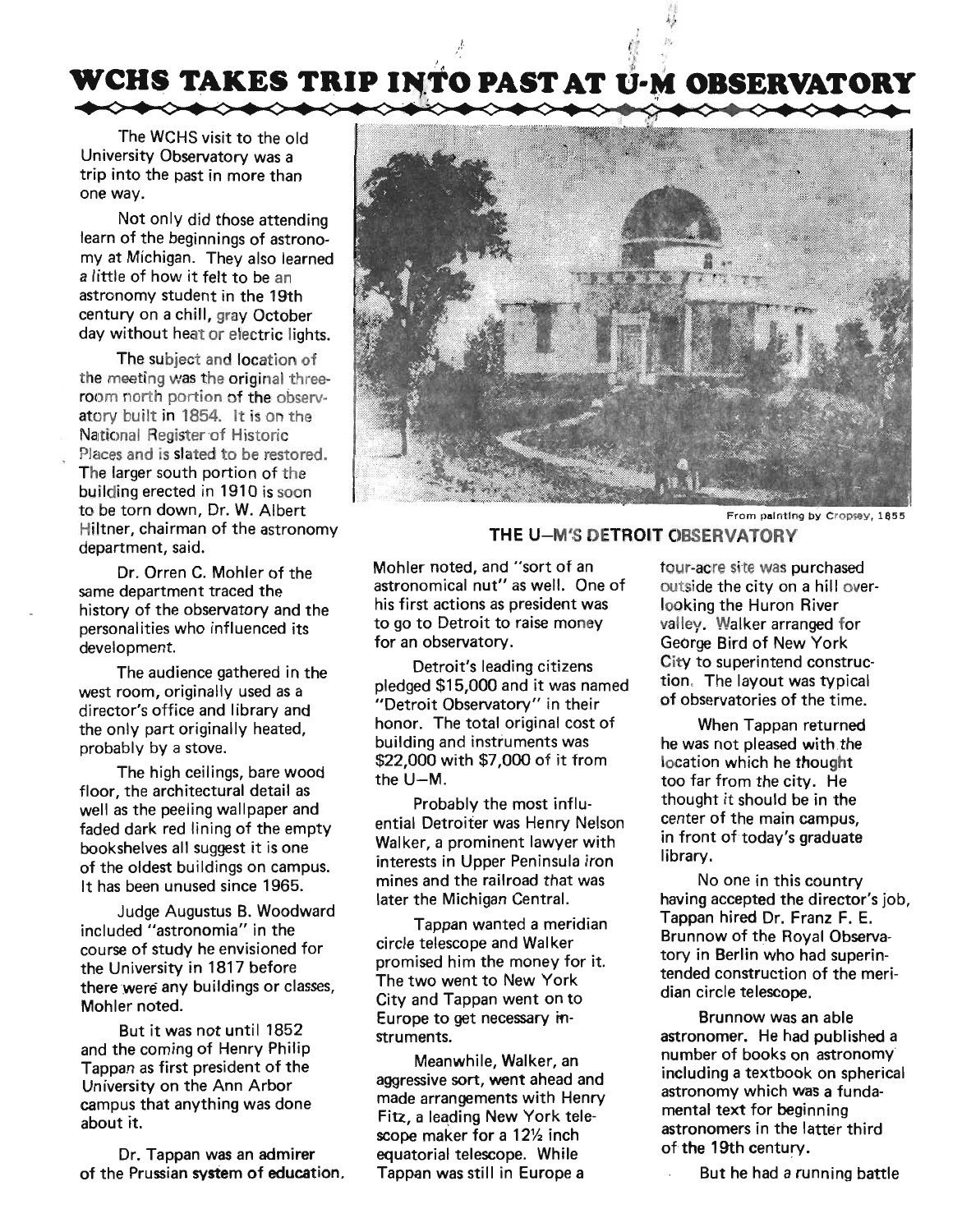with the English language and was never highly popular or successful here, Prof. Mohler said. He did have one able student, James Craig Watson, who went on to succeed him.

An apocryphal story on campus has it that a visiting state legislator looked around and saw only one student to which Dr. Brunnow is supposed to have replied, "Yes, but that student is Watson."

Brunnow apparently did find favor with Tappan's daughter whom he married a couple of years after he came.

In 1863, however, the University Regents fired Tappan. Brunnow immediately resigned and the two with their families went to Europe for the rest of their lives. Brunnow became chief astronomer of Trinity College, Dublin, and Astronomer Royal for Ireland.

Watson was the first to make real use of the 12 inch telescope, Mohler said. Watson discovered 22 minor planets, 21 of them through that telescope. Watson also wrote, "Theoretical Astronomy", the foundation of all graduate study in the latter half of the 19th century.

Watson who was born in Ontario came to Ann Arbor with his widowed mother where she thought he might have a better chance in life. At age 12 he began to earn a living. He attended Ann Arbor High School for one month, then entered the U-M at 15 and became Brunnow's prize student.

Toward the end of his life Watson got interested in eclipses. Movement of the planet Mercury could not be explained by Newton's Law and Watson hypothesized that the movement must be different because of the presence of other planets between the sun and Mercury.

Watson observed an eclipse at Separation, Wyo., on the Continental Divide, and thought he discovered two planets closer to the sun. Returning to the University, he issued an ultimatum to get him a special telescope for daytime sky viewing.

 $\mathcal{N}$ 

The money was not forthcoming and the University of Wisconsin agreed to build him such a telescope so he went there. He was there two years but the telescope was never finished. He died there of pneumonia. No one now believes he would have discovered such planets, Mohler added.

Mark Walrod Harrington, the next director, was a real character, Mohler said. He was interested in biology and botany and there was a tradition that he taught every subject offered by the U-M. He later turned his attention to meteorology and founded the United States Weather Service for the U. S. Signal Corps and was president of the University of Washington. Toward the end of his life he went crazy and disappeared, Mohler said.

He was followed by Asaph Hall IV, son of a famous astronomer. He was remembered as the man who pestered the regents for money for a spectograph for the department- unsuccessfully.

He was succeeded in the early 1900's by William Joseph Hussey. Before he could afford to go to school, Hussey had started a printing business to earn money. Half-way through engineering school he had to leave to earn more money. This time he surveyed railroads westward. From the necessity of using stars in surveying, his interest turned to astronomy.

He went to California where he was on the staff of Leland Stanford University and became director of one of the first large mountain observatories in California.

Back here at the  $U-M$  he got the 37 inch reflecting telescope in the new wing and a spectograph.

He was interested in double stars, particularly those in the part of the sky invisible in the northern hemisphere. He arranged for the Lamont-Hussey Observatory in South Africa and a telescope was sent there. He estimated he could finish his observations in five years but unfortunately he died on the way to South Africa in 1927. After that astronomy education took a different turn, Prof. Mohler concluded.

For a period of years before 1924 the Observatory derived income from selling time service to the Michigan Central Railroad. After that radio time service was available from the Naval Observatory.

Most of today's astronomical observations are made away from Ann Arbor. The U-M has cooperative arrangements to use a 24 inch telescope in Chile one-third time and a 52 inch reflector'half-time at Kitt Peak, Ariz. The latter is shared with Massachusetts Institute of Technology and Dartmouth.

These sites offer better viewing. The sky in Chile is clear 70 percent of the time. Away from lights, fainter objects can be seen. While the 12 inch telescope here in the old observatory is still a good instrument, street lights interfere with viewing.

The audience toured the building. A propane lantern was used to light the east room which was once illuminated with whale oil lamps. There, removing the dust covering, Prof. Hiltner showed the old meridian circle telescope. On it is a brass plate with the name of its donor; Henry Nelson Walker. Unlike the telescope in the dome, the user of this instrument could do his viewing from an adjustable couch.

The equatorial telescope in the dome rests on a pier whose foundations are 10 feet below ground and which rises 20 feet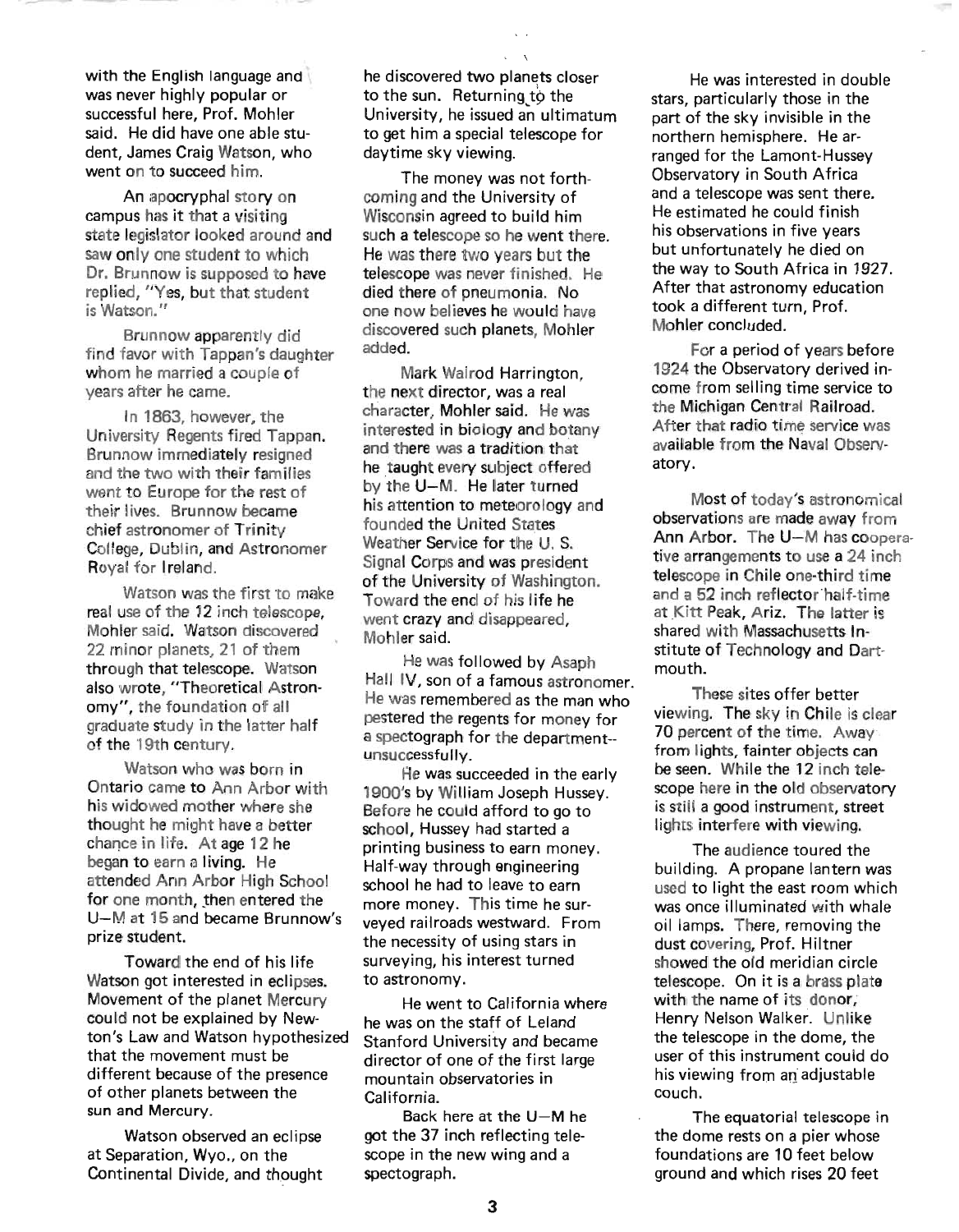above ground through the center of the building. Dr. Hiltner thinks the pier is one huge carved stone.

In the dome, he demonstrated how the hemispherical dome, 23 feet in diameter, could be turned around to any part of the sky with a rope and pulley arrangement and the shutter opened to permit viewing.

The 12% inch telescope in the dome was the largest made in the United States at the time and third largest in the world, exceeded only by one at Harvard and one in Russia.

 $\frac{1}{2}$ Dr. Hiltner hopes to collect and display some of the old astronomy equipment in the building, including a beautiful 1854 clock and perhaps even set up the 12% telescope for public viewing when the restoration is complete.

**<>+-\*<>+** 

## **WHEN VANDERBILT BLOCKADED THE GRAND TRUNK**

### **RAILROADING IN 1878-79**

By Cleland B. Wyllie

(The writer, now director of media relations for the University of Michigan, grew up in Durand, Mich., where his father was stationmaster. Sunday trips to the depot with his father sparked a lifelong interest in railroads. He originally gave this paper at a WCHS meeting April 25, 1974,)

Tonight I want to take you back to a period during 1878 and 1879 when there was a pretty good chance for a brief period that Ann Arbor would be involved in another rail route to Chicago.

I'll have to set the stage for you. The Michigan Central had reached Ann Arbor in 1839 and then in 1877, the Toledo & Ann Arbor Railroad had reached here with active assistance by Ann Arbor residents who had been worried about having only one railroad to serve the area.

Up until Monday, June 24, 1878, the Michigan Central had been operated as an independent line. On that date, however, William H. Vanderbilt of the New York Central exercised his voting rights as the major stockholder to take over control of the M. C.

With this accomplished, he began a series of moves aimed at making it difficult for the Grand Trunk of Canada to get to Chicago with freight and passengers. The Grand Trunk had reached Sarnia, Ont., in the 1850's. In November of 1859, the Chicago, Detroit and Canada Grand Trunk Junction Railroad was opened between Port Huron and Detroit with a Michigan Central connection at Detroit Junction.

Through this new railroad and the M. C., the Grand Trunk provided both freight and passenger service to Chicago without any noticeable problems until Vanderbilt took over the Michigan Central.

The Grand Trunk's competitive situation took another turn for the worse on Thursday, June 27, when Vanderbilt surprised the Grand Trunk with a blockade of the Chicago & North Eastern, a vital 46-mile segment from Flint to Lansing which had given the financially troubled Chicago and Lake Huron an entry to Chicago via the Pittsburgh, Fort Wayne & Chicago at Valparaiso, Ind.

Due to the financial troubles besetting the Chicago and Lake Huron whose Eastern Division ran from Port Huron to Flint and whose Western Division ran from Lansing to Valparaiso, the connecting link, built mostly by C&LH money, had been constructed as a separate railroad. There was to be no sale of C&NE stock or bonds without notice to the C&LH officials.

But James M. Turner, president of the C&NE and a Lansing resident, secretly had sold Vanderbilt a controlling interest in the C&NE and Vanderbilt used his· control to blockade the road at Flint and put an end to the operation of the Great Eastern Fast Freight Line which the Grand Trunk had been operating in conjunction with the C&LH.

Possibly the reports were overly optimistic but word out of Chicago had been that the C&LH was turning over to the Grand Trunk from 140 to 300 loads a day.

Vanderbilt brought all of this to a halt with his blockade and the imposition of such high rates that it wasn't profitable for the Grand Trunk to move freight for Chicago via the Chicago and Lake Huron. Passenger traffic via the C&LH did continue but the Grand Trunk's major passenger route was via the Michigan Central.

So Vanderbilt had the Grand Trunk blocked via the Chicago and Lake Huron route and he also had control of the more vital route via the Michigan Central. And to make the situation worse, earlier in the month Vanderbilt had taken over the Canada Southern which ran from Buffalo to Amherstburg, Ont., thus offering the distinct threat that the Michigan Central would interchange all Chicago traffic with the Canada Southern rather than the Grand Trunk.

Vanderbilt regarded the Grand Trunk as serious competition. He also was concerned because the Grand Trunk due to its much longer route from Portland, Me., via Montreal, Port Huron and Detroit to Chicago had been permitted to charge lower rates on Chicago traffic. Because of the longer route and winter blockades due to snow, the Grand Trunk hadn't been too serious a competitor. But after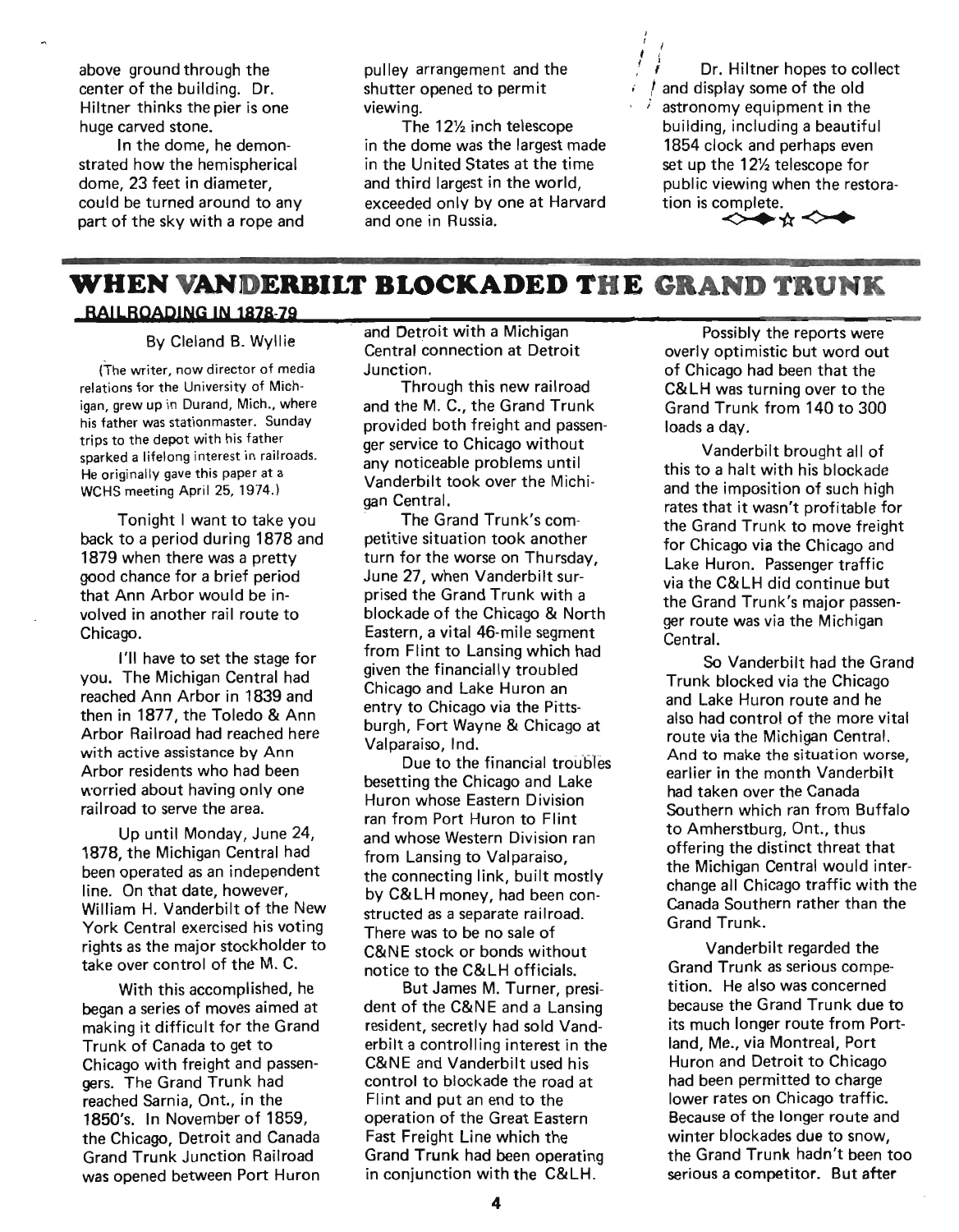the road was changed to standard. gauge in 1872, interchange of traffic was easier and the Grand Trunk had been showing a greater increase in traffic than the trunk lines in the United States.

Put all of these things together and the Grand Trunk obviously was at the mercy of Vanderbilt. And because of this the possibility existed for a brief while that the Grand Trunk would turn to a route via Ann Arbor and a connection at Milan with the Wabash to get to and from Chicago.

Both in Ann Arbor and Toledo there had been interest in extending the Toledo and Ann Arbor in a northeasterly direction to connect at South Lyon with the Detroit, Lansing & Northern and on to Pontiac to hook up with the Detroit & Milwaukee. Added to these connections was the possibility that the Grand Trunk would extend its Michigan Air Line from Romeo to Pontiac.

Such an extension would permit the Grand Trunk to escape from the Vanderbilt blockade. A new company was organized in Ann Arbor on Sept. 16, 1878 with the name of the Toledo, Ann Arbor & Northeastern Railroad Co. Capital stock was set at \$500,000 and the road was to be built from Ann Arbor to Pontiac.

President of the new railroad was James M. Ashley, also the president of the Toledo & Ann Arbor.

The new company did nothing about construction of the new route no doubt because Vanderbilt had adopted a conciliatory attitude towards the Grand Trunk . after his triumphs in June. But the Grand Trunk still didn't trust Vanderbilt and there was activity, some of which didn't become public knowledge until much later.

The uneasy truce was definitely broken when Sir Henry Tyler, president of the Grand Trunk faced his shareholders in London, England, on Tuesday,<br>April 29, 1879 and announced that Vanderbilt was causing too much trouble. Grand Trunk receipts for the six months ending in December of 187B had been down nearly a half million.

Sir Henry also cited a long list of complaints against the New York Central. Hundreds of cars of the Great Eastern Fast Freight Line were idle due to Vanderbilt's high rates over the Chicago and North Eastern and the Grand Trunk had been deprived of half the tonnage and 2/3rds of the receipts from the Chicago and Lake Huron. There had been a series of obstructions on interchange at Buffalo. And the Michigan Central was charging the Grand Trunk higher rates than were charged the New York Central; in some cases the rates were double.

So Sir Henry said the Grand Trunk was going to obtain its own route to Chicago. He cited the possibility of a route via the Chicago and Lake Huron to Flint, the Flint and Pere Marquette from Flint to Ludington and by ferries to Manitowoc, Wisconsin.

Although he called them car ferries in his discussion with the shareholders, I'm sure Sir Henry . knew that the Lake Michigan service actually was of the breakbulk type which means unloading cargo on one side of the lake and reloading it for delivery on the other side.

True car ferry service on Lake Michigan was many years away since the Toledo, Ann Arbor and North Michigan, one of the predecessor companies of the present Ann Arbor Railroad, pioneered the hauling of freight cars across the lake late in 1892.

Sir Henry also drew attention to a map of the Michigan Air Line which ran from Ridgway (now known as Richmond) on the Chicago, Detroit & Canada



Grand Trunk Junction to Romeo. The line had been extended to Rochester in March of 1879. Extension of this line to Pontiac would offer an opportunity to get out of the Vanderbilt trap and it was this possibility that brought hope to the Toledo & Ann Arbor backers.

Not too long after the shareholder's meeting, Sir Henry set sail for New York City and arrived there on May 11. Again he must have raised hope in Ann Arbor since he indicated that the Chicago and Lake Huron route was not the only one open for consideration. He told the press in New York that there were eight or nine other combinations which might be formed.

From New York, Sir Henry went to Montreal and after a short stay he and a retinue of Grand Trunk officials reached Detroit late on the night of Wednesday, May 21. The party checked into the Russell House and on Thursday began seeing various delegations interested in how the Grand Trunk was to get to Chicago.

The Toledo & Ann Arbor delegation went to Detroit on Friday, May 23, and was scheduled to see Sir Henry during the afternoon. Ashley headed the delegation. Also on hand were H. C. Waldron, A. W. Hamilton and John N. Gott. There were two professors also, Charles Ezra Greene, professor of civil engineering at the University, and James Craig Watson, a distinguished astronomer who had resigned from the U-M earlier in the year to accept a faculty position at the University of Wisconsin.

His presence with the group presents a bit of a mystery unless his resignation hadn't yet taken effect. Howard Peckham in his "The Making of The University of Michigan" says Watson's resignation had been due in part to his involvement with The' Ann Arbor Register, a weekly news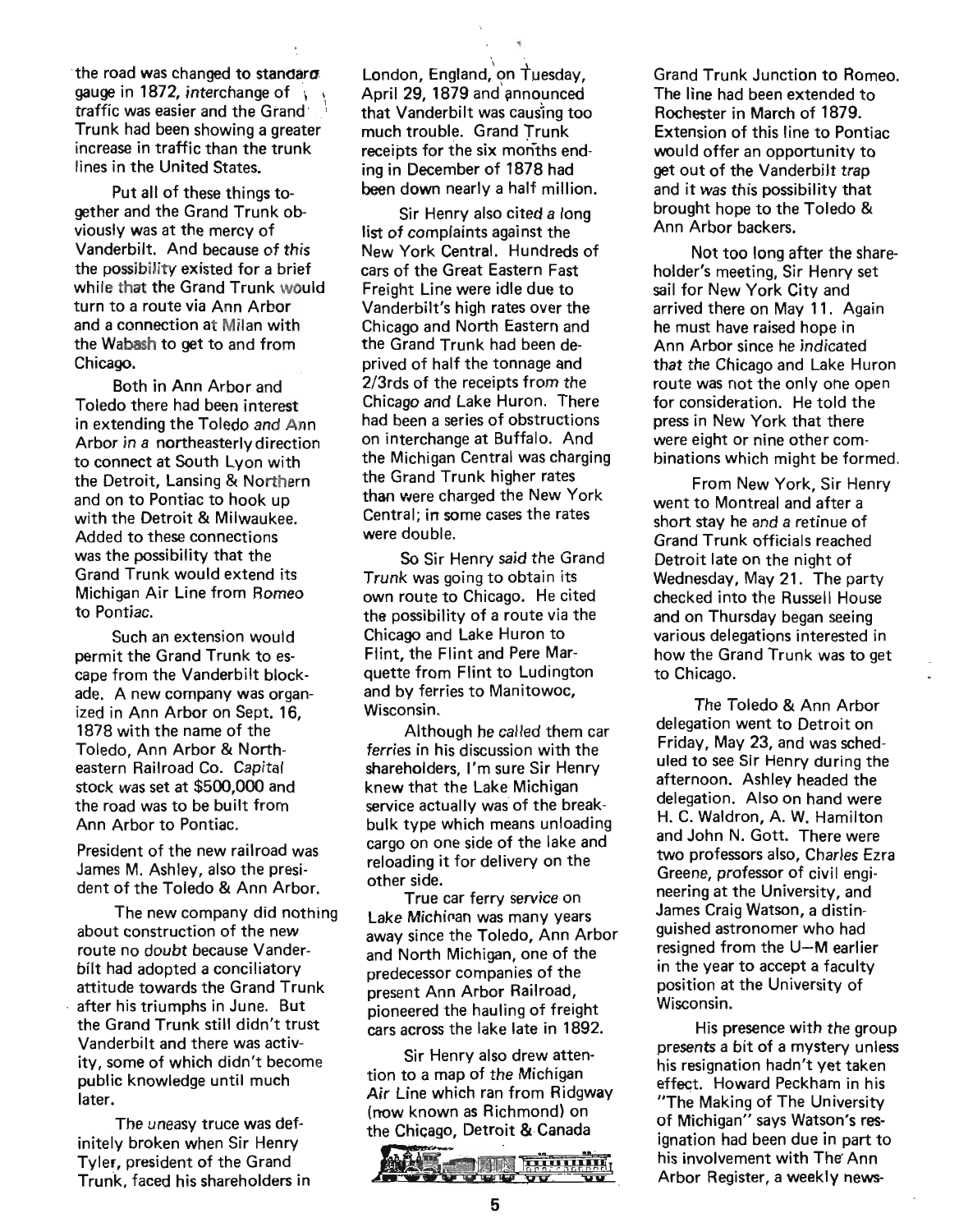paper; Watson had been under almost continual editorial criticism from R. A. Beal, editor of the Ann Arbor Courier.

At any rate, all accounts of the meeting with Sir Henry, have Watson as a member of the Ann Arbor delegation. The best account of their meeting was published by the Detroit Free Press. The session with Sir Henry was delayed because when Joseph Hickson, Grand Trunk traffic manager, came out to welcome the group he saw James F. Joy in the lobby and asked permission to take the Detroit attorney and railroad builder in to see Sir Henry ahead of the . Ann Arbor group.

So it was some time after 4 p.m. before the Toledo & Ann Arbor group completed their meeting with Sir Henry. The Free Press reporter said Ashley emerged wearing a "positively seraphic" look and when asked what luck he had had, Ashley replied "immense" and accompanied that remark with what was described as an "old time Congressional slap on the thigh."

Then Ashley continued. "We didn't do very much but what we did had a nub to it," he said. "We told Sir Henry Tyler that we should build our road from Ann Arbor To Pontiac and wanted him to meet us at the latter point by finishing the line from Rochester thereto. We were assured that they would be in Pontiac ahead of us, and that, in a nutshell, is all our conference amounted to.

"You can tell the public that we left for home smiling, content and happy. I might add that we are going to build our road to Pontiac whether the Grand Trunk does anything or not. I shall never give up."

Then the Free Press reporter turned his attention to Professor Watson who said he thought the country is ahead of the railroads and that there is enough and more than enough business for all of the railroads in the United

States. "Values ot that kind of property were enormously inflated a few years ago," he continued, "but they have shrunk back to their true condition and there is now every promise of renewed and splendid prosperity."

As might be expected, the report in the Detroit News was different. Instead of about an hour, the News said the Ann Arbor group had only a half hour. The afternoon newspaper account also said, "President Tyler received them with studied politeness, and although the Ann Arbor gentlemen had nothing to show for their efforts, they nevertheless returned home well pleased with

the results of the interview."<br>Nobody was really getting much information from Sir Henry. Charles Peck, receiver for the Chicago and Lake Huron, was quoted when he got back to Port Huron that the Grand Trunk party accepted information with great freedom but dispensed it with utmost economy.



Knowing of the Watson-Beal feud makes a reading of the three Ann Arbor weeklies of considerable interest. Both the Ann Arbor Register and The Michigan Argus had reasonably extensive accounts, both based on the Free Press report although Watson's Register does include an additional paragraph reporting that the delegation felt pretty well satisfied with the result of their interview. And undoubtedly the final sentence was provided by Watson since it reported there could be no doubt that the Wabash was favorably disposed to the plan.

But Beal's coverage in his Courier was nil. The big issue of the moment to him was not the possibility of another route to Chicago going through Ann Arbor but it was whether Republicans in the Union Army hadn't done more to defeat the Confederates

in the Civil War than did the Democrats.

In fact, Beal's coverage of the railroad story was limited to one paragraph items reporting several meetings at the Court House to raise money for the proposed extension. On Friday, August 22, the Courier did report that the necessary funds had been raised "in this place and immediate vicinity." And indeed on Sept. 12th there was a report that the contract for grading the T&AA extension had been let to cover work between Peebles' Corners and Wixom. (Peebles' Corners at Five Mile Rd. and Pontiac Tr., was later called Worden.)

But by August and September, the bright hopes for a Chicago route via Ann Arbor had begun to fade. In fact on Saturday, June 21, the Grand Trunk acquired at auction in Detroit the Eastern Division of the Chicago and Lake Huron from Port Huron to Flint. And then it became known that on Dec. 24, 1878, a group of bondholders of the C&LH had gone to Montreal and worked out an agreement with the Grand Trunk. This was done after Vanderbilt, apparently feeling too secure in his position, had treated the bondholders rather Coollv and the trip to Montreal ' had followed.

News throughout the summer was even less encouraging. At the end of July, the Grand Trunk had advertised for bids to construct a parallel route to the Chicago and North Eastern between Flint and Lansing.

Then on August 23, a committee acting as purchase trustees for the Grand Trunk bought the c&LH Western Division and then on Wednesday, Sept. 2, Vanderbilt surrendered and sold the Chicago and North Eastern to the Grand Trunk. All that was left was for the Grand Trunk to build a line from Valparaiso to connect in Chicago with a line of track already owned. So it was early in February of 1880 that the Grand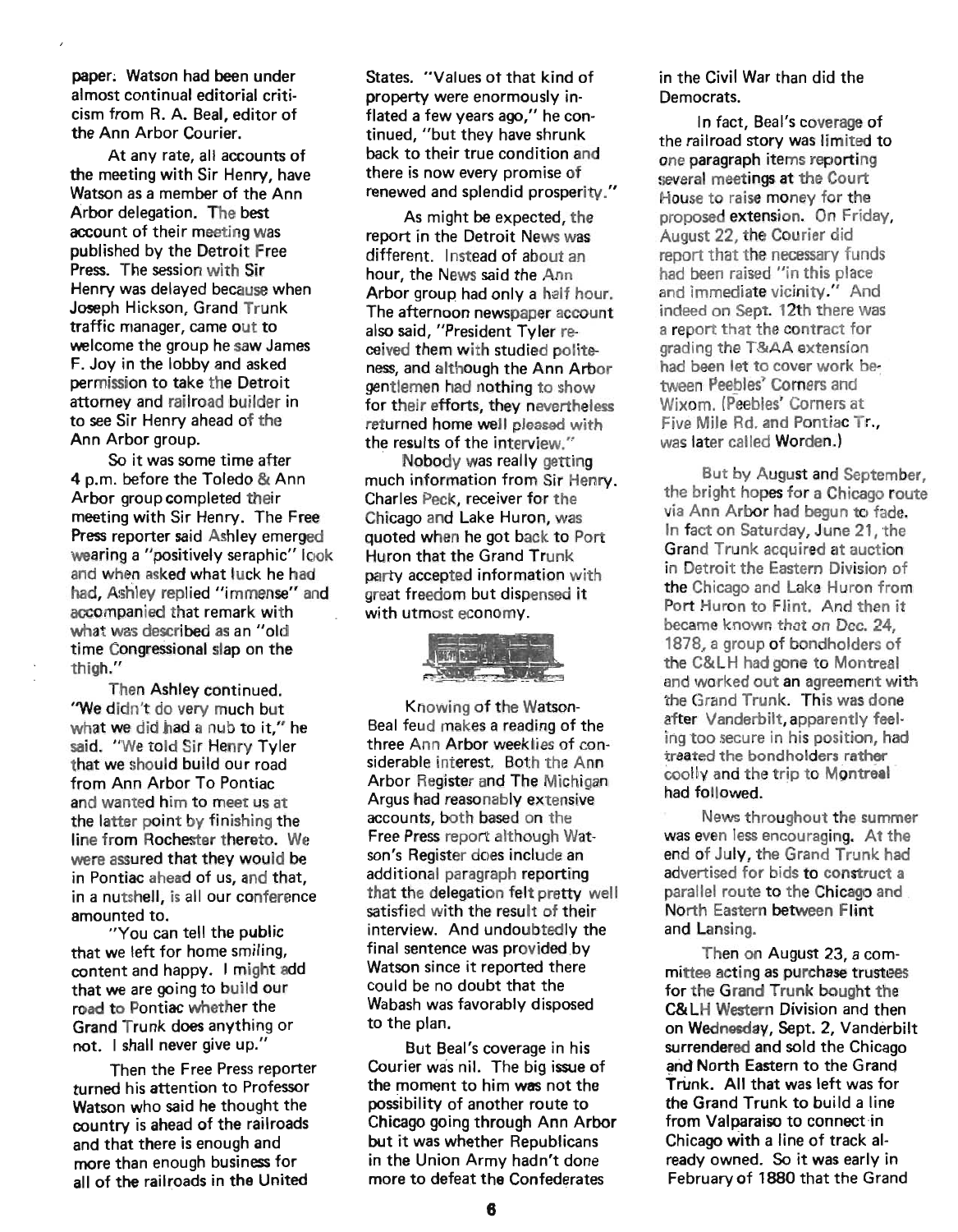Trunk had its own route to Chicago and the hopes of going through Ann Arbor were over.

The Ann Arbor never did get to Pontiac although a line was graded beyond South Lyon which the Grand Trunk acquired when it completed the Michigan Air Line through to Jackson in 1884. And the Ann Arbor itself changed its route and built in a northwesterly route across the state reaching Frankfort in 1892.

Professor Watson's optimistic statement about the need for railroads, uttered in Detroit nearly 100 years ago, would need some rephrasing today. Both of the railroads which figured in my story tonight have fallen victim to declining traffic.

The Grand Trunk Western wants to discontinue service on the Michigan Air Line from Lakeland to Jackson and the Department of Transportation's recommendations for railroad reorganization in the Northeast and Midwest calls for even greater reduction in M.A. L. trackage.

And the Ann Arbor Railroad itself would virtually disappear if the Department of Transportation's recommendations survive a long series of hearings and final action by Congress. The DOT recommends preservation of only two segments of the Ann Arbor, one from Toledo to Dundee and the other from Pittsfield Junction, where there is a spurline to serve the Ford plant at Saline, to Whitmore Lake. The DOT recommends joint operation by the Ann Arbor and Grand Trunk Western of the trackage between Durand and Owosso but this obviously would become a GTW operation since there would be no Ann Arbor Railroad left south of Durand and northwest of Owosso.

So instead of being part of a through route to Chicago, the Michigan Air Line section of the Grand Trunk Western Railroad and the Ann Arbor Railroad face a somewhat uncertain future today. Something may still happen and both lines may survive but it is obvious their role will be far less glamorous than had been hoped for back in 1878 and 1879.

I don't know what happened to the Toledo, Ann Arbor & Northeastern which was organized in Ann Arbor in 1878 since the extension beyond Ann Arbor to South Lyon was known as the Toledo, Ann Arbor and Grand Trunk. The name was changed to the Toledo, Ann Arbor & North Michigan as the line extended across the state, reaching Frankfurt.

Then, beset by financial troubles most of the time, the railroad was organized as the Ann Arbor Railroad Company in 1895 following the financial panic of 1893. A lot of U.S. railroads underwent reorganization at that time but the whole railroad industry emerged into a much stronger financial structure and all of the railroads underwent a period of great technological improvement from 1897 to 1907.



Then when the U.S. roads seemed on the verge of becoming a truly great railroad system, Congress began strengthening the Interstate Commerce Commission starting with the Hepburn act which gave the I. C. C. the power to regulate maximum rates and then in 1910 came the Mann-Elkins act which gave the I.C.C. power to suspend rate increases until their reasonableness could be determined.

With the help of the Ralph Nader of his day, Louis D. Brandeis, a Boston attorney who was to become a member of the U. S. Supreme Court, and a timid and indecisive Interstate Commerce Commission, the railroads were denied rate increases in 1910, 1914 and 1915.

All of the great technological progress of the 1897-1907 period came to a screeching halt

since denial of the rate increases deprived the railroads of over \$5 billion which would have gone into continuance of the improvements. So the railroads entered the era of World War I in very bad financial shape. It is ironic that the rate increases denied from 1910 to 1915 were quickly put into effect after Woodrow Wilson nat ionalized the railroads on Dec. 27, 1917. And there was a further increase before the railroads were returned to private ownership.

Instead of helping things, Congress made everything worse in 1920 by giving the Interstate Commerce Commission the power to regulate minimum rates so railroad management became more and more frustrated as trucks began taking away the more profitable types of freight during the 1920's and the railroads were powerless to prevent it. In fact up until 1958, truckers could delay or prevent changes in railroad rates merely by objecting and forcing lengthy I. C. C. hearings.

The depression of the 1930's further frustrated railroad management but the hard times were forgotten in the traffic-heavy period of World War II. But then came the post-war period and this country embarked on the world's worst national transportation policy as federal, state and local governments splurged on highway spending and lavish support of the airlines. Had it not been for the law of physics. which makes the steel wheel on the flanged rail the most economical user of energy in transporting freight and people, the lop-sideness of government spending might have submerged the railroads for good.

The current energy crisis seems to offer a chance for our various units of government to alter their thinking about our transportation policies.

The Watergate mess removed from the White House staff the